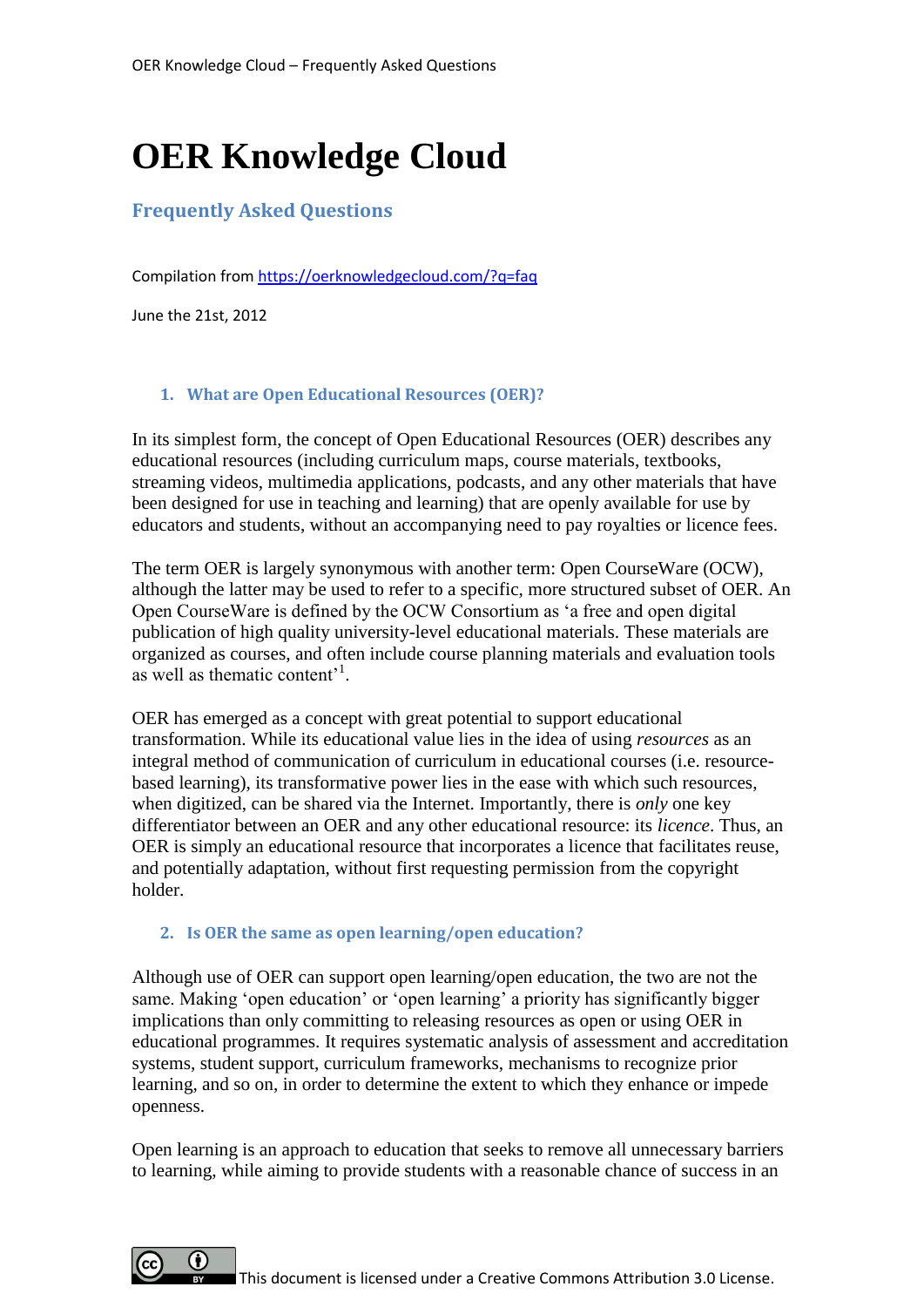education and training system centred on their specific needs and located in multiple arenas of learning. It incorporates several key principles:

- $\bullet$ Learning opportunity should be lifelong and should encompass both education and training;
- The learning process should centre on the learners, build on their experience and encourage independent and critical thinking;
- Learning provision should be flexible so that learners can increasingly choose, where, when, what and how they learn, as well as the pace at which they will learn;
- Prior learning, prior experience and demonstrated competencies should be recognized so that learners are not unnecessarily barred from educational opportunities by lack of appropriate qualifications;
- Learners should be able to accumulate credits from different learning contexts;
- Providers should create the conditions for a fair chance of learner success<sup>2</sup>.

As this list illustrates, while effective use of OER might give practical expression to some of these principles, the two terms are distinct in both scope and meaning.

## **3. Is OER the same as e-learning?**

OER is not synonymous with online learning or e-learning, although many people make the mistake of using the terms interchangeably.

Openly licensed content can be produced in any medium: paper-based text, video, audio or computer-based multimedia. A lot of e-learning courses may harness OER, but this does not mean that OER are necessarily e-learning. Indeed, many open resources being produced currently – while shareable in a digital format – are also printable. Given the bandwidth and connectivity challenges common in some developing countries, it would be expected that a high percentage of resources of relevance to higher education in such countries are shared as printable resources, rather than being designed for use in elearning.

**4. Who will guarantee the quality of OER?**

This question is possibly reflective of a deeply entrenched notion of educational materials as being 'publications', the quality of which is controlled by educational publishers. This notion has been – and remains – valid but reflects a partial understanding of the scope and diversity of educational materials used in many teaching and learning contexts. It also reflects a false delegation of responsibility for quality to a third party. This mindset shifts into the OER space in the form of an unstated assumption that one or more dedicated agencies should take full responsibility for assuring that OER shared in repositories online are of a high quality. In addition to this being practically impossible, it masks the reality that the definition of quality is subjective and contextually dependent.

In the final analysis, responsibility for assuring the quality of OER used in teaching and learning environments will reside with the institution, programme/course coordinators, and individual educators responsible for delivery of education. As they have always

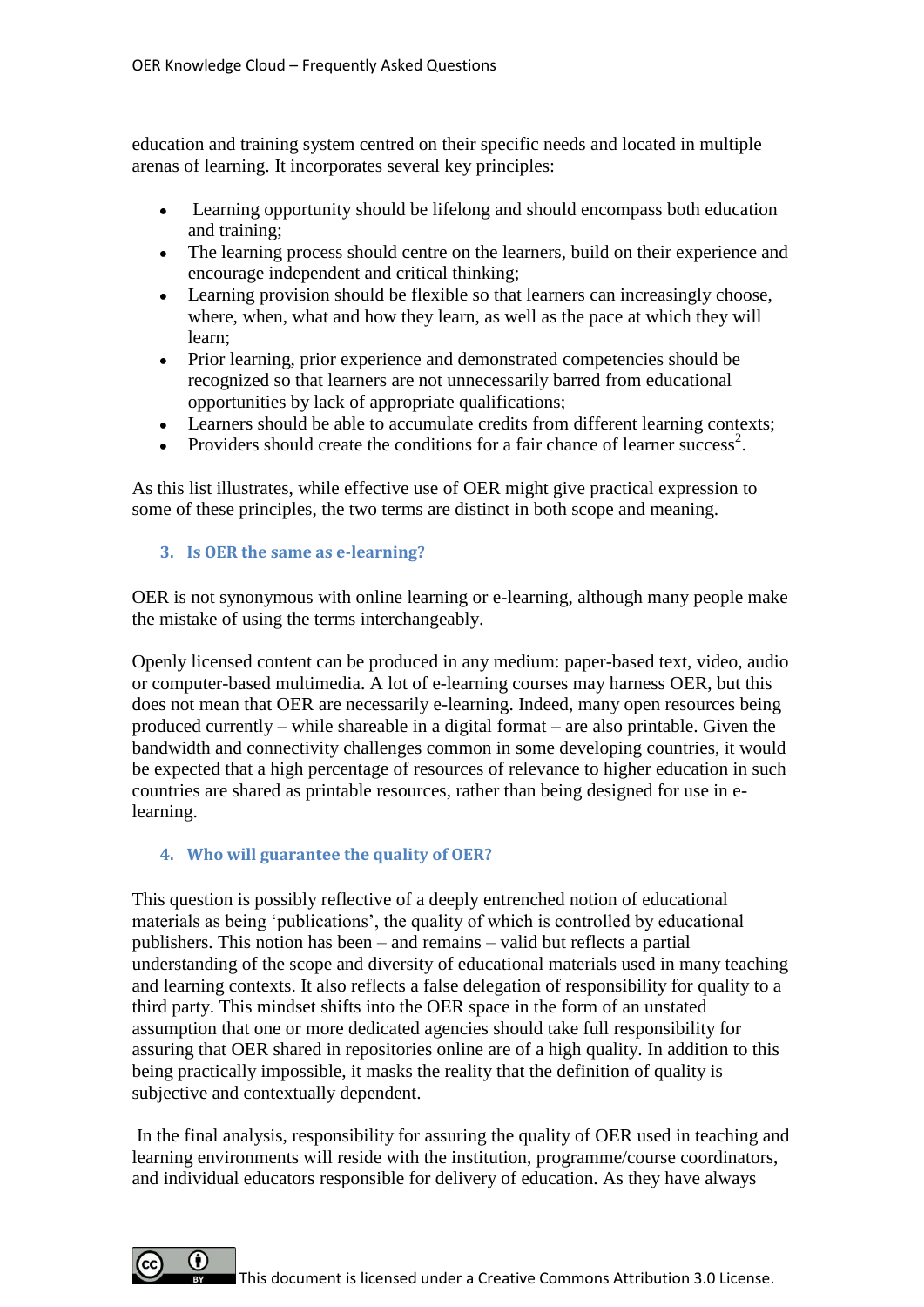done when prescribing textbooks, choosing a video to screen, or using someone else's lesson plan, these agents are the ones who retain final responsibility for choosing which materials – open and/or proprietary – to use. Thus, the 'quality of OER' will depend on which resources they choose to use, how they choose to adapt them to make them contextually relevant, and how they integrate them into teaching and learning activities of different kinds.

This task of assuring quality has been complicated by the explosion of available content (both open and proprietary). This is both a blessing, as it reduces the likelihood of needing to develop new content, and a curse, as it demands higher level skills in information searching, selection, adaptation, and evaluation. As institutions share more educational content online, they will want to ensure that this content reflects well on the institution and may thus invest in improving its quality before making it available in repositories. In the OER environment, quality assurance will thus be assisted by the development of such repositories, which will provide at least first levels of quality assurance.

But these investments on the part of institutions will simply serve, over time, to create more opportunities for finding good materials to use. The primary responsibility for finding the right materials to use, and for using them to support effective education, still resides with the institutions and educators offering the education.

# **5. Shouldn't I worry about 'giving away' my intellectual property?**

A key concern for educators and senior managers of educational institutions about the concept of OER relates to 'giving away' intellectual property, with potential loss of commercial gain that might come from it. This is often combined with a related anxiety that others will take unfair advantage of their intellectual property, benefitting by selling it, plagiarizing it (i.e. passing it off as their own work), or otherwise exploiting it. These concerns are completely understandable.

In some instances, of course, when educators raise this concern, it actually masks a different anxiety – namely, that sharing their educational materials will open their work to scrutiny by their peers (and that their peers may consider their work to be of poor quality). Whether or not the concern is justified, it is important to determine what is truly driving the concerns of educators. When the concern is the loss of commercial opportunity, this requires a particular response (engaging with the incentives for sharing). But when this is masking a concern about peer and student scrutiny, this needs to be dealt with differently (and will usually involve some policy or management drive to overcome resistance to change).

As more institutions around the world are, at different levels, requiring their educators to share more materials under open licences, experiences clearly demonstrate that this opening of intellectual property to peer scrutiny is having the effect of improving quality of teaching and learning materials. This happens both because educators tend to invest time in improving their materials before sharing them openly and because the feedback they receive from peer and student scrutiny helps them to make further improvements.

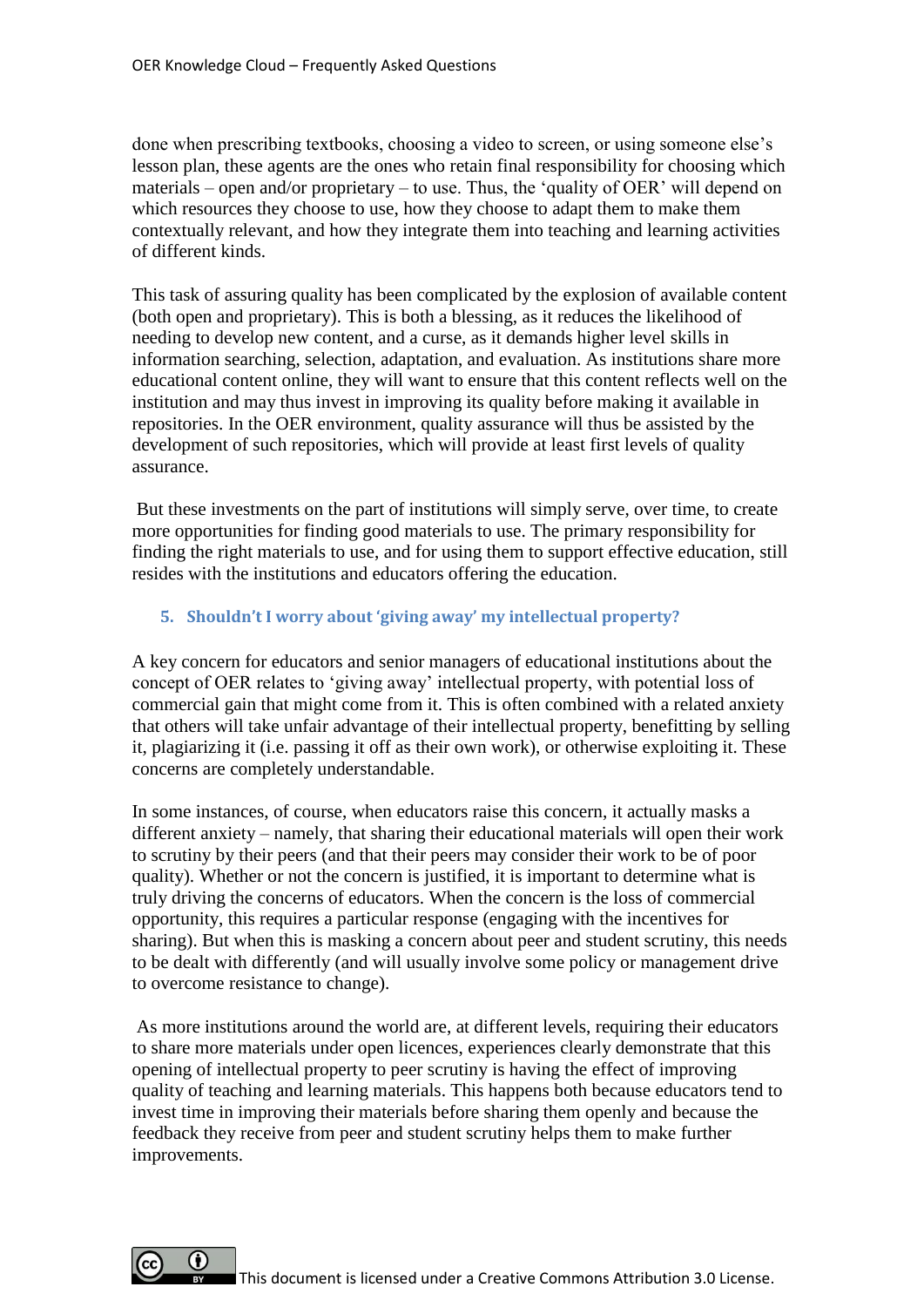While a small percentage of teaching and learning materials can – and will continue to – generate revenue through direct sales, the reality has always been that the percentage of teaching and learning materials that have commercial resale value is minimal; it is also declining further as more and more educational material is made freely accessible on the Internet. Much of the content that was previously saleable will lose its economic value while the niches for sale of generic educational content will likely become more specialized.

However, if a resource truly has potential to be exploited for commercial gain through sale of the resource, then it should be possible – and encouraged – for an educator (or an institution) to retain all-rights reserved copyright over that resource. Intellectual Property Rights (IPR) and copyright policies for education need to be flexible enough to allow the educator and/or institution to retain all rights reserved copyright for resources that have this potential commercial value.

It is becoming increasingly evident that, on the teaching and learning side, educational institutions that succeed are likely to do so predominantly by understanding that their real potential educational value lies not in content itself (which is increasingly available in large volumes online), but in their ability to guide students effectively through educational resources via well-designed teaching and learning pathways, offer effective support to students (whether that be in practical sessions, tutorials, individual counselling sessions, or online), and provide intelligent assessment and critical feedback to students on their performance (ultimately leading to some form of accreditation). Although it may seem counter-intuitive, therefore, as business models are changed by the presence of ICT, the more other institutions make use of their materials, the more this will serve to build institutional reputation and thereby attract new students. Given this, it is important for copyright holders of educational materials to consider carefully what commercial benefits they might find in sharing their materials openly. Of course, the primary benefits of harnessing OER should be educational (see 'How can education benefit by harnessing OER?' below), but the issue of sharing content openly may also be considered a strategy to protect oneself commercially.

The following benefits can accrue from sharing content under an open licence:

- As digitized content can so easily be shared between students and institutions, sharing it publicly under an open licence is the safest way to protect the author's IPR and copyright; the licence can ensure that, when content is shared, it remains attributed to the original author. Open sharing of content can more rapidly expose plagiarism, by making the original materials easy to access. In addition, releasing materials under an open licence also reduces the incentive for others to lie about the source of materials because they have permission to use them.
- Sharing of materials provides institutions opportunities to market their services.  $\bullet$ Educational institutions that succeed economically in an environment where content has been digitized and is increasingly easy to access online are likely to do so because they understand that their real potential educational value lies not in content itself, but in offering related services valued by their students. These might include: guiding students effectively through educational resources (via

 $\bf{0}$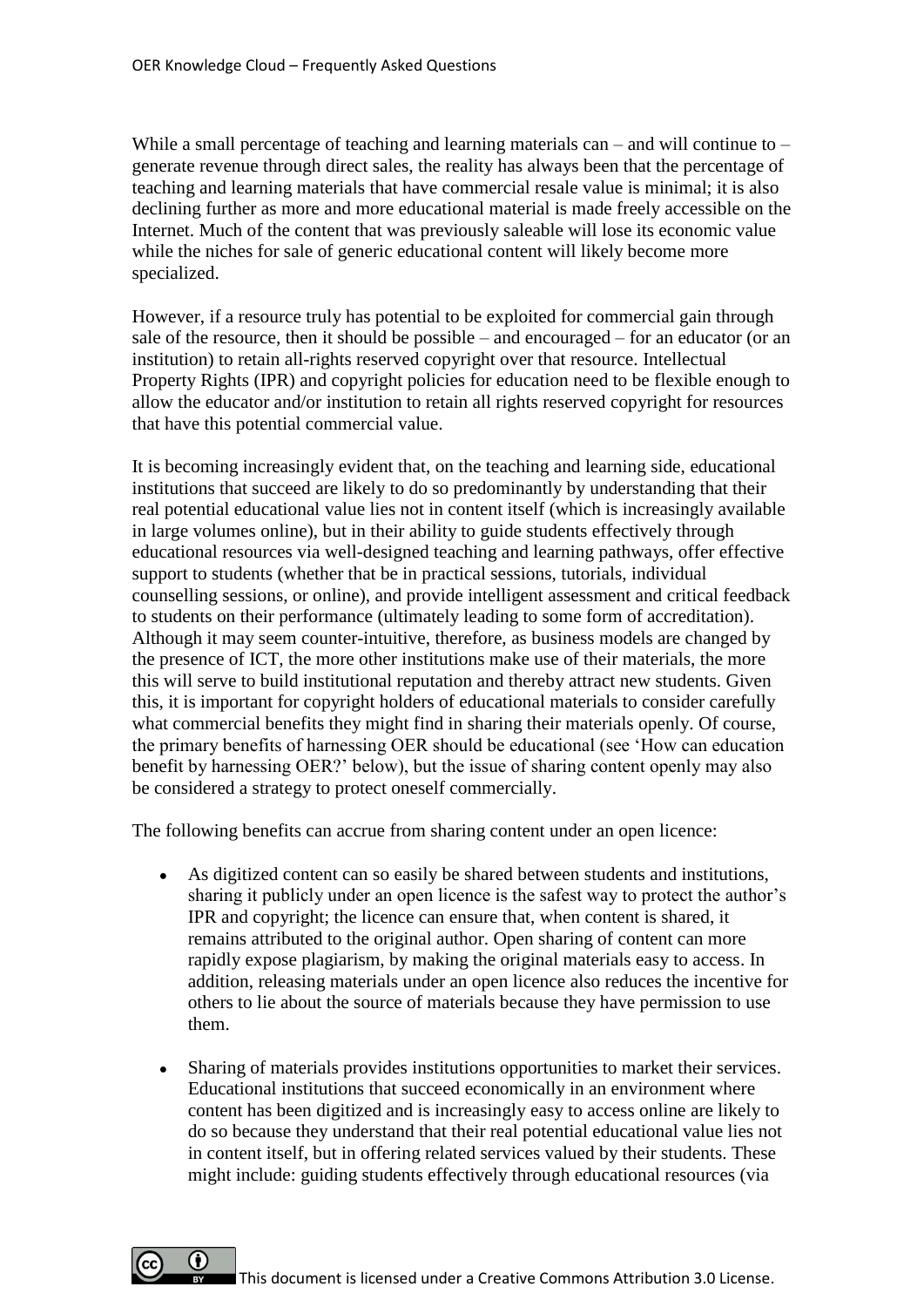well-designed teaching and learning pathways); offering effective student support (such as practical sessions, tutorials, individual counselling sessions or online); and providing intelligent assessment and critical feedback to students on their performance (ultimately leading to some form of accreditation). Within this environment, the more other institutions make use of their materials, the more this will serve to market the originating institution's services and thereby attract new students.

- For individual educators, proper commercial incentives for sharing content openly are most likely to flow when institutions have policies to reward such activity properly. Up to now, many institutional and national policies and budgetary frameworks have tended, at worst, to penalize collaboration and open sharing of knowledge (by removing possible streams of income when knowledge is shared openly) or, at best, to ignore it (as so many universities do by rewarding research publication over other pursuits). Thus, for most educators, the incentives lie in changing the institutional and national policies and budgetary frameworks so that they reward collaboration and open sharing of knowledge.
- Even if institutional and national policies and budgetary frameworks do not  $\bullet$ reward collaboration and open sharing of knowledge, there are still incentives for educators to share their resources openly. Open licences maximize the likelihood of content-sharing taking place in a transparent way that protects the moral rights of content authors. Furthermore, people who seek to ring-fence, protect, and hide their educational content and research will likely place limits on their educational careers. They will also increasingly be excluded from opportunities to improve their teaching practice and domain-specific knowledge by sharing and collaborating with growing networks of educators around the world. Those who share materials openly already have significant opportunities to build their individual reputations through these online vehicles (although, of course, the extent to which they manage this will remain dependent on the quality of what they are sharing).

#### **6. How can education benefit by harnessing OER?**

The most important reason for harnessing OER is that openly licensed educational materials have tremendous potential to contribute to improving the quality and effectiveness of education. The challenges of growing access, combined with the ongoing rollout of ICT infrastructure into educational institutions, indicates that it is becoming increasingly important for them to support, in a planned and deliberate manner, the development and improvement of curricula, ongoing programme and course design, planning of contact sessions with students, development of quality teaching and learning materials, and design of effective assessment – activities all aimed at improving the teaching and learning environment while managing the cost of this through increased use of resource based learning.

Given this, the transformative educational potential of OER revolves around three linked possibilities:

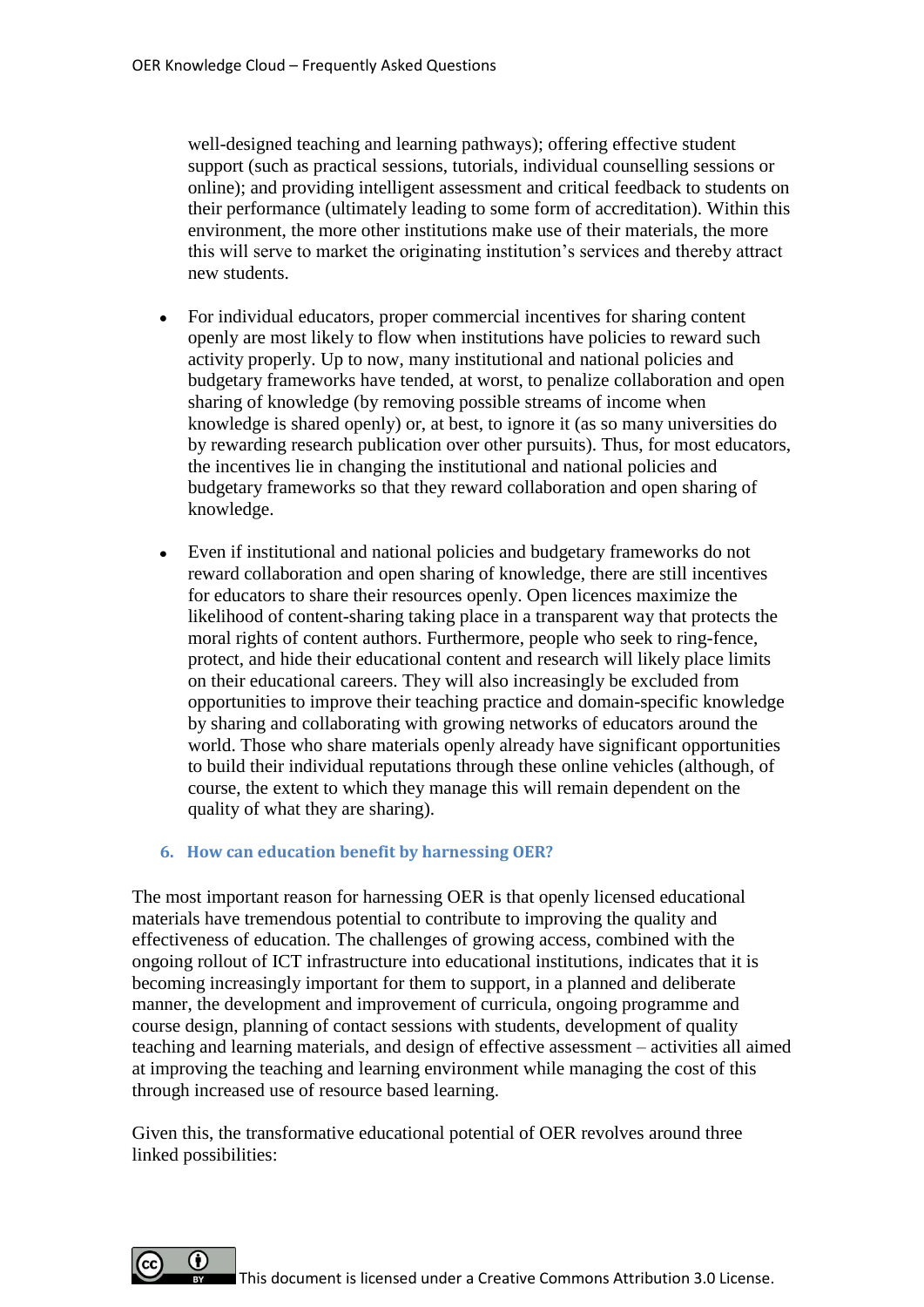- 1. Increased availability of high quality, relevant learning materials can contribute to more productive students and educators. Because OER removes restrictions around copying resources, it can reduce the cost of accessing educational materials. In many systems, royalty payments for text books and other educational materials constitute a significant proportion of the overall cost, while processes of procuring permission to use copyrighted material can also be very time-consuming and expensive.
- 2. The principle of allowing adaptation of materials provides one mechanism amongst many for constructing roles for students as active participants in educational processes, who learn best by doing and creating, not by passively reading and absorbing. Content licences that encourage activity and creation by students through re-use and adaptation of that content can make a significant contribution to creating more effective learning environments.
- 3. OER has potential to build capacity by providing institutions and educators access, at low or no cost, to the means of production to develop their competence in producing educational materials and carrying out the necessary instructional design to integrate such materials into high quality programmes of learning.

Deliberate openness thus acknowledges that:

- Investment in designing effective educational environments is critically important to good education.
- A key to productive systems is to build on common intellectual capital, rather than duplicating similar efforts.
- All things being equal, collaboration will improve quality.
- As education is a contextualized practice, it is important to make it easy to adapt materials imported from different settings where this is required, and this should be encouraged rather than restricted.

# **7. What is the difference between OER and open access publishing?**

Open access publishing is an important concept, which is clearly related to – but distinct from – that of OER.

Wikipedia notes that the term 'open access' is applied to many concepts, but usually refers either to:

- 'open access (publishing)'; or  $\bullet$
- 'access to material (mainly scholarly publications) via the Internet in such a way that the material is free for all to read, and to use (or reuse) to various extents'; or
- 'open access journal, journals that give open access to all or a sizable part of their articles<sup>3</sup>.

Open access publishing is typically referring to research publications of some kind released under an open licence. OER refers to teaching and learning materials released under such a licence. Clearly, especially in higher education, there is an overlap, as research publications typically form an important part of the overall set of materials that

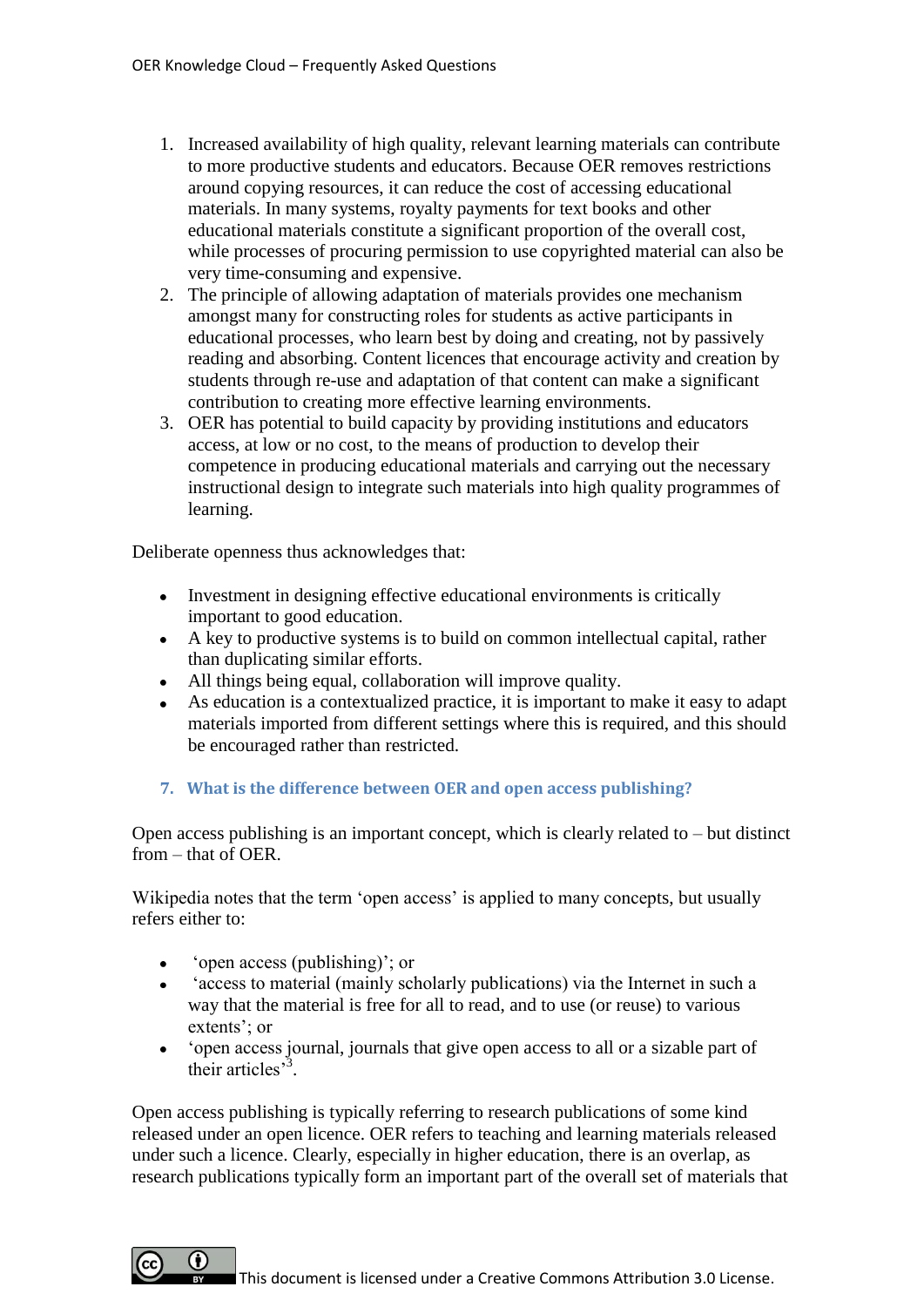students need to access to complete their studies successfully, particularly at postgraduate level.

## **8. Is OER related to the concept of resource-based learning?**

There has been significant emphasis placed in OER discussions on the quality of OER. This makes the concept of resource-based learning of particular interest. Despite this, debates over OER have typically made little reference to the concept of resource-based learning until recently. This may be because the emphasis in most global OER discussion has been on the sharing and licensing of existing materials, a significant proportion of which has included simply sharing lecture notes and PowerPoint presentations used in face-to-face lectures.

What does the notion of resource-based learning mean, in essence? It means moving away from the traditional notion of the 'talking teacher' to communicate curriculum; a significant but varying proportion of communication between students and educators is not face to face but rather takes place through the use of different media as necessary. Importantly, the face-to-face contact that does take place typically does not involve simple transmission of knowledge from educator to student; instead it involves various forms of student support, for example, tutorials, peer group discussion, or practical work.

Resource-based learning is not a synonym for distance education. Rather, resourcebased learning provides a basis for transforming the culture of teaching across all educational systems to enable those systems to offer better quality education to significantly larger numbers of students. Many courses and programmes at all levels of education now incorporate extensive use of instructionally designed resources, as educators have learned the limitations of lecture-based strategies for communicating information to students.

The use of resource-based learning does not of course imply any intrinsic improvements in quality of learning experience. The extent to which shifting the communication of curriculum to instructionally designed resources leads improves the quality of education depends entirely on the quality of the resources developed.

To summarize:

- There is no direct relationship between OER and resource-based learning.
- Many OER available online have not explicitly been designed as part of a deliberate strategy to shift to resource-based learning.
- Likewise, most practice in resource-based learning currently uses fully copyrighted materials rather than OER.

Nevertheless, linking OER and resource-based learning provides an opportunity to leverage both most effectively.

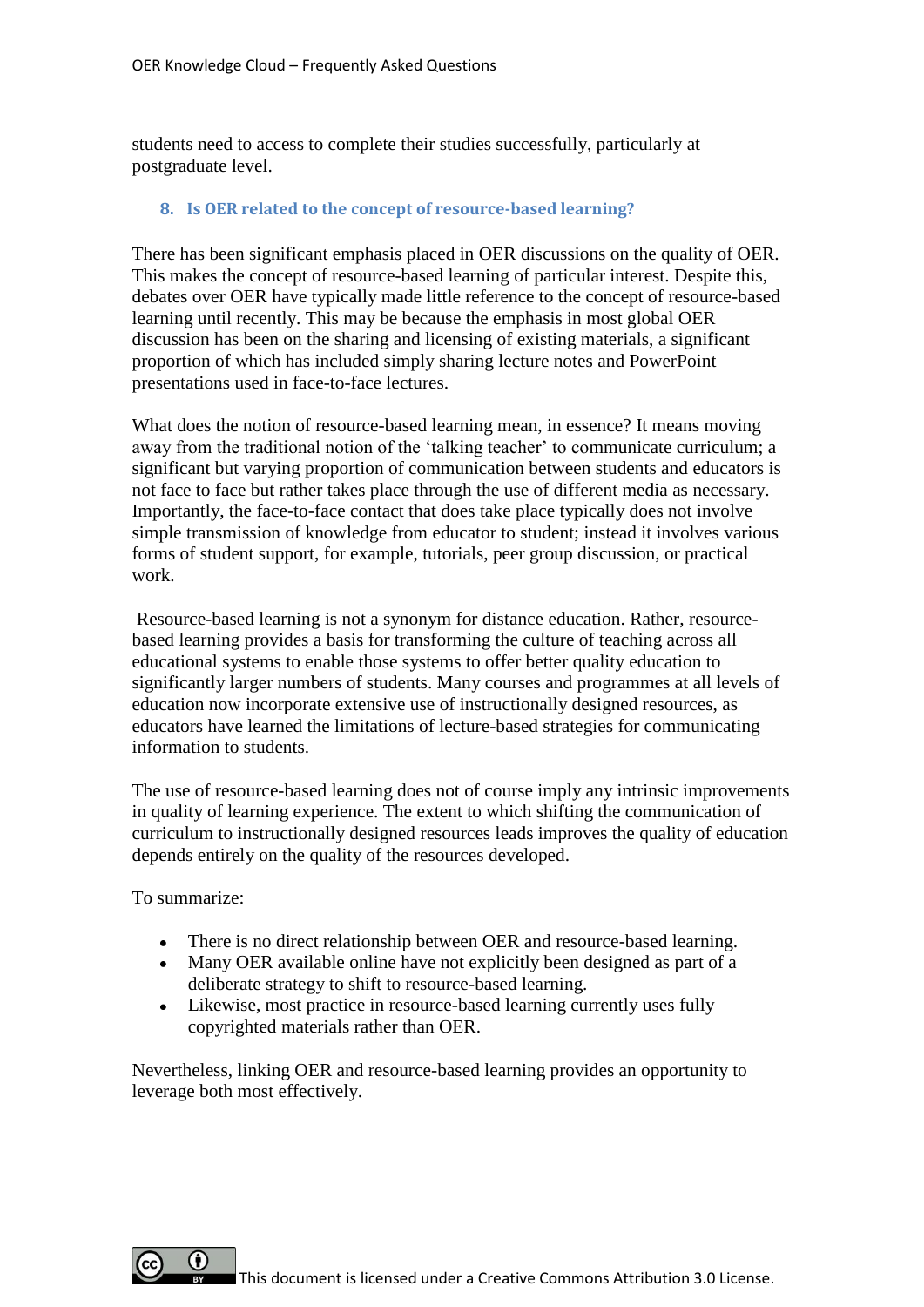#### **9. Is OER really free?**

The issue of freedom and its definition has been widely debated since the advent of open licences, possibly most significantly in the Free and Open Source Software environment. Open Source and Free Software definitions specify four types of freedom:

- The freedom to run the programme, for any purpose (freedom 0).
- The freedom to study how the programme works, and adapt it to your needs (freedom 1).
- The freedom to redistribute copies so you can help your neighbour (freedom 2).
- The freedom to improve the programme, and release your improvements to the public, so that the whole community benefits (freedom 3).<sup>4</sup>

Similar considerations apply when considering licences for OER. However, there is another specific dimension of OER 'freedom' that warrants explicit discussion, and that is the notion of cost. Many proponents of OER advocate that a key benefit of open content is that it is 'free' (i.e. it does not cost anything to download – leaving aside costs of bandwidth, of course – and use). This is literally true: by definition, open content can be shared with others without asking permission and without paying licence fees. However, simplistic assertions that OER is free – and by extension that use of OER will cut costs of educational delivery – mask some important cost considerations.

Educational institutions that are serious about teaching and learning will need to ensure that their spending on personnel and other related expenses reflects a sustained effort to invest in creating more effective teaching and learning environments for their students. This will require investment in, among other things, the following:

- Developing and improving curricula.
- Ongoing programme and course design.
- Planning of contact sessions with students.
- Development and procurement of quality teaching and learning materials.
- Design of effective assessment activities.

Many educational institutions do not yet make such investments in a planned and deliberate way, but it is an essential part of their core function.

So, how does this relate to OER? As educational institutions make strategic decisions to increase their levels of investment in design and development of better educational programmes, the most cost-effective way to do this is to embrace open licensing environments and harness existing OER.

Thus, commitment to OER implies increased investment in teaching and learning, but promises to increase the efficiency and productivity of those investments by providing new ways of developing better programmes, courses and materials. Importantly, this implies a demand-driven approach to OER, where the initial rationale for embracing open licensing environments is not to release an institution's own intellectual capital, but rather to draw in the growing wealth of openly available OER to improve the quality of the institution's own teaching and learning.